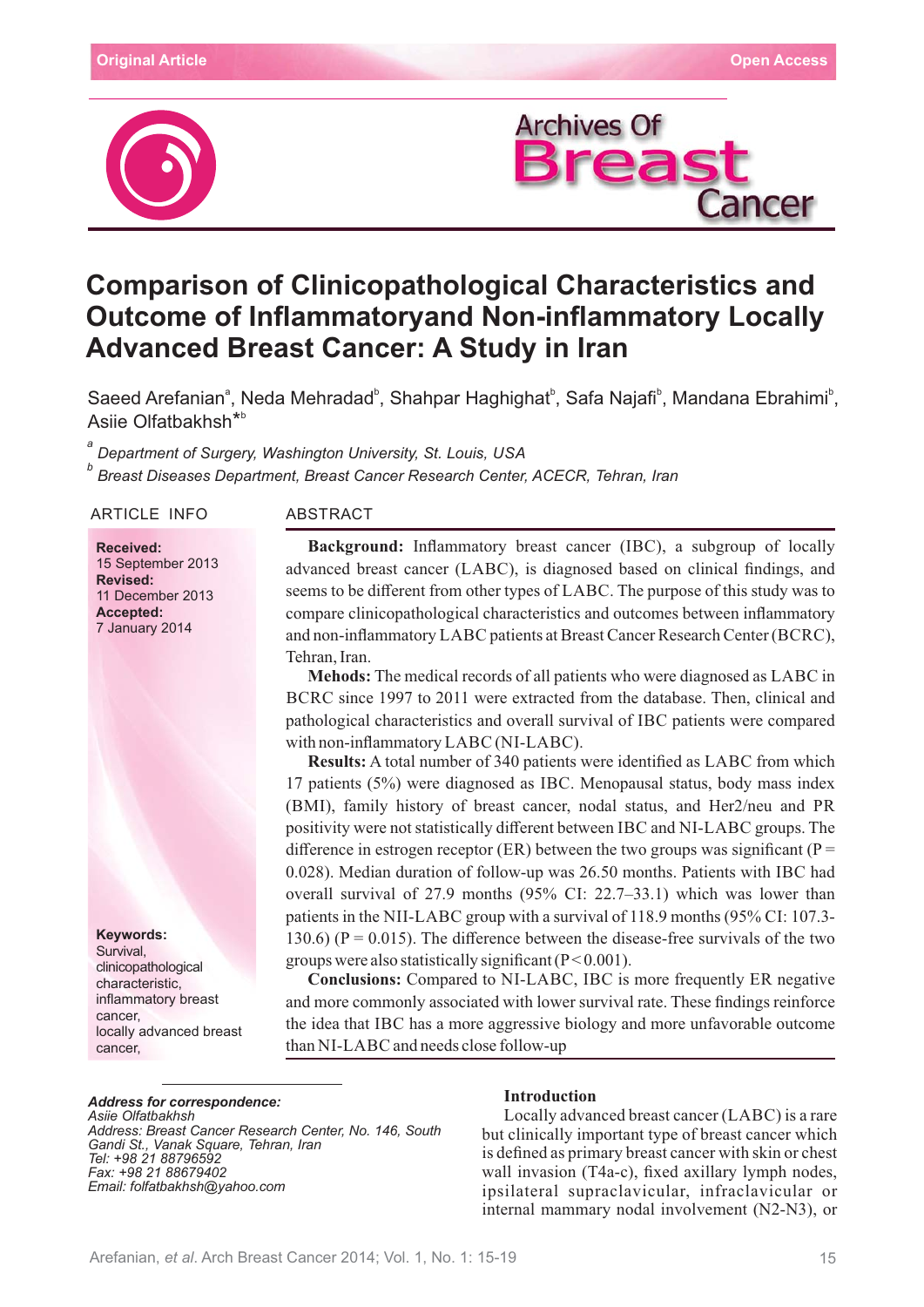inflammatory breast cancer  $(T4d)$ .<sup>1,2</sup> In some developing countries, LABC comprises about 40–60% of diagnosed breast cancers; this percentage represents delayed diagnosis and management of breast cancer.<sup>3,4</sup>

Inflammatory breast cancer  $(1BC)$ , as a subgroup of LABC, constitutes about  $2.5\%$  of all breast cancers.<sup>5</sup> The diagnosis of IBC depends on a combination of pathological confirmation of invasive carcinoma and a set of clinical findings including diffuse erythema and edema, usually without a palpable mass.<sup>6</sup> Several retrospective studies that compared patients with IBC and those with non-inflammatory LABC (NI-LABC) demonstrated that IBC is more aggressive.<sup>7</sup> Currently, the most common approach for management of LABC consists of neoadjuvant chemotherapy followed by surgery and radiation therapy. $4$  Hormonal treatment is added to the regimen of receptor-positive patients and those with Her2/neu-positive disease would benefit from trastuzumab therapy.<sup>4</sup>

As there is little information about clinical features and survival of patients with LABC in Iran, we decided to compare the clinicopathological characteristics and survival between the IBC and NILABC subgroups.

#### **Methods**

Medical records of all patients diagnosed with LABC in Breast Cancer Research Center (BCRC), Tehran, Iran, from 1997 to 2011 were extracted from the electronic database and reviewed  $(n = 294)$ . LABC was defined as clinical stage III breast cancer according to the American Joint Committee on Cancer (AJCC) Staging Manual.<sup>9</sup> IBC was diagnosed clinically according to the AJCC classification which requires erythema and edema involvong a third or more of the skin of the breast. Clinical data including tumor size, tumor stage, and number of involved lymph nodes were retrieved.

The parametric Student's t-test and one-way ANOVA were used to compare variables with normal distribution. The study variables that did not meet the required assumptions of normality were analyzed using the Mann-Whitney and Kruskal-Wallis tests. The main outcome variable was overall  $survival (OS) determined as the time from diagnosis$ until the date of death (from any cause) or the date of last follow-up visit (whichever occurred first), until the date of death (from any cause)? Overall and disease-free survival rates of the patients were compared by Kaplan-Meier analysis and the statistical significance was assessed using the log rank test. The level of statistical significance was defined as  $P < 0.05$ . Statistical analysis was performed using SPSS for Windows (version 15; SPSS Inc., Chicago, IL, USA).

### **Results**

A total number of 294 patients were diagnosed as LABC, of which 17 patients  $(5.7%)$  had the IBC subtype.

The patients'characteristics are shown in table 1. The mean age of patients was  $45.39 \pm 10.10$  years (range: 28–79). Clinical and pathological characteristics of the patients are presented in table 2. Invasive ductal carcinoma was the most common pathological type which was confirmed in 242  $(86.1\%)$  patients.

**Table 1**. Demographic characteristics of the patients  $(n = 68)$ 

|                                 | Mean $\pm$ SD/<br>Number $(\%)$ |
|---------------------------------|---------------------------------|
| Age                             | $45.39 \pm 10.10$               |
| Age at menarche                 | $13.45 \pm 1.34$                |
| Age at menopause                | $47.20 \pm 5.84$                |
| Age at first pregnancy          | $21.24 \pm 5.37$                |
| <b>BMI</b>                      | $28.92 \pm 5.56$                |
| Family history of breast cancer | $30(10.3\%)$                    |

**Table 2.** Clinical and Pathologic characteristics of the patients

|                                | Number | $(\%)$     |
|--------------------------------|--------|------------|
| Tumor size                     |        |            |
| $\leq$ 2 cm                    | 16     | $(5.9\%)$  |
| $2-5$ cm                       | 123    | $(45.7\%)$ |
| $> 5$ cm                       | 93     | $(34.6\%)$ |
| Chest wall or skin involvement | 20     | $(7.4\%)$  |
| Inflammatory cancer            | 17     | $(6.3\%)$  |
| Lymph node involvement         |        |            |
| $\theta$                       | 3      | $(1.0\%)$  |
| $1 - 3$                        | 40     | $(13.7\%)$ |
| $4 - 9$                        | 172    | $(59.1\%)$ |
| > 9                            | 76     | $(26.1\%)$ |
| Grade                          |        |            |
| I                              | 27     | $(12.2\%)$ |
| H                              | 119    | $(53.8\%)$ |
| Ш                              | 75     | $(33.9\%)$ |
| Stage                          |        |            |
| IIIa                           | 184    | $(62.6\%)$ |
| IIIb                           | 27     | $(9.2\%)$  |
| <b>IIIc</b>                    | 66     | $(22.4\%)$ |
| Inflammatory                   | 17     | $(5.8\%)$  |

Table 3 demonstrates clinicopathological characteristics of IBC and NI-LABC patients. Mean age of IBC patients was  $47.94 \pm 6.97$  and for the NILABC was  $45.69 \pm 10.18$  years. There was no significant difference between the two groups for body mass index (BMI), family history of breast cancer, lymph node status, tumor size, Her2/neu receptor, progesterone receptor (PR), and menstrual status. However, patients with IBC were more frequently diagnosed as ER negative compared to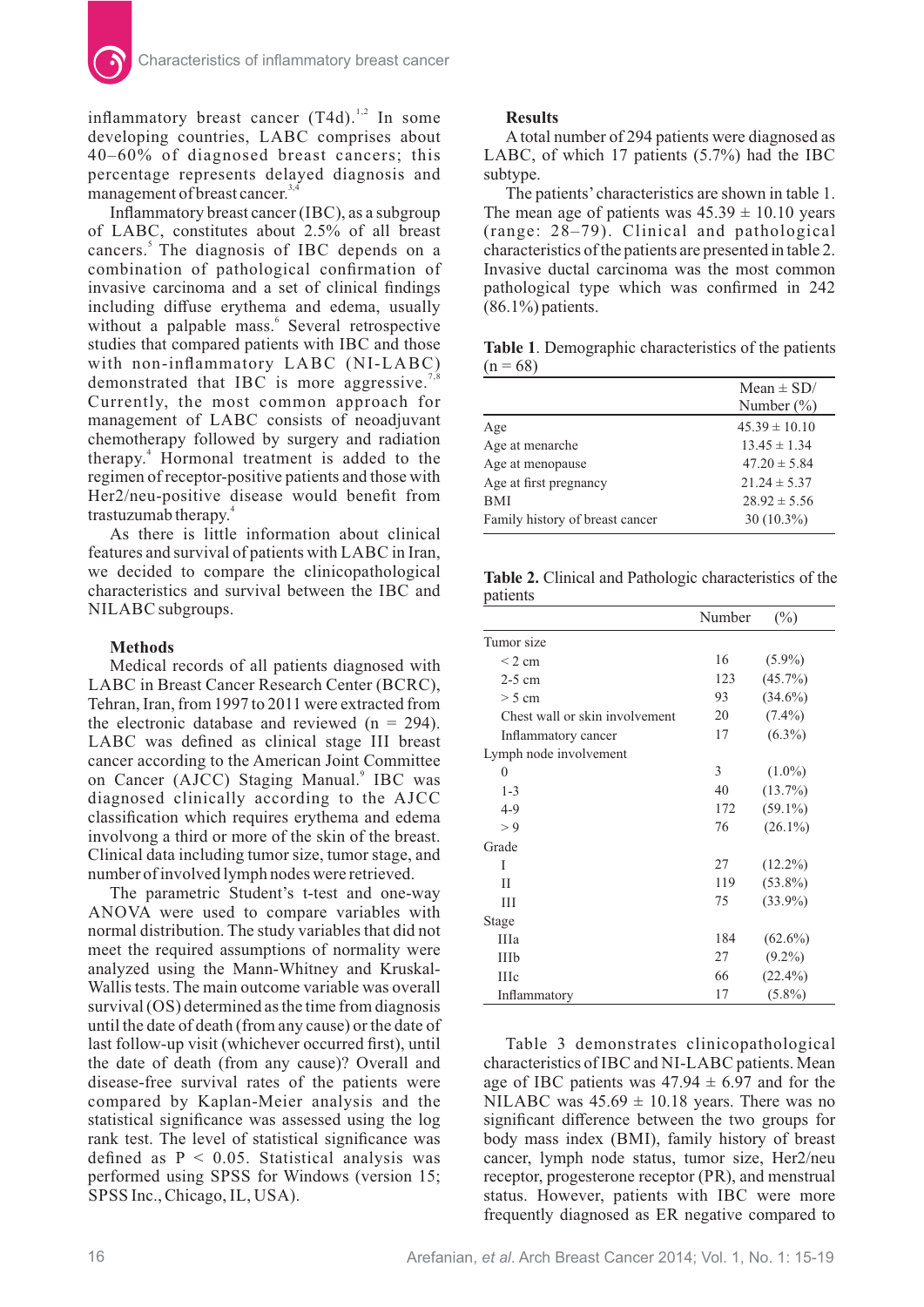|                        | NI-LABC                   | <b>IBC</b>                | P-value |
|------------------------|---------------------------|---------------------------|---------|
|                        | Mean $\pm$ SD/n (Percent) | Mean $\pm$ SD/n (Percent) |         |
| BMI                    | $28.83 \pm 5.08$          | $30.62 \pm 11.11$         | 0.228   |
| Age                    |                           |                           | 0.140   |
| < 45                   | 135(48.7%)                | $5(29.4\%)$               |         |
| $\geq 45$              | $142(51.3\%)$             | $12(70.6\%)$              |         |
| Family history         |                           |                           | 0.383   |
| Negative               | 243 (89.0%)               | $16(94.1\%)$              |         |
| Positive               | $30(11.0\%)$              | $1(5.9\%)$                |         |
| ER                     |                           |                           | 0.028   |
| Negative               | $77(33.5\%)$              | $8(66.7\%)$               |         |
| Positive               | $153(66.5\%)$             | $4(33.3\%)$               |         |
| <b>PR</b>              |                           |                           | 0.132   |
| Negative               | $94(41.4\%)$              | $8(66.7\%)$               |         |
| Positive               | $133(58.6\%)$             | $4(33.3\%)$               |         |
| Her2/neu               |                           |                           | 0.234   |
| Negative               | $115(65.3\%)$             | $6(60.0\%)$               |         |
| Positive               | 61 $(34.7\%)$             | $4(40.0\%)$               |         |
| Lymph node involvement |                           |                           | 0.724   |
| $\mathbf{0}$           | $3(1.1\%)$                | $0(0.0\%)$                |         |
| $1 - 3$                | 38 (13.7%)                | $2(14.3\%)$               |         |
| $4-9$                  | $162(58.5\%)$             | $10(71.4\%)$              |         |
| > 9                    | 74 (26.7%)                | $2(14.3\%)$               |         |
| Menopausal status      |                           |                           |         |
| Pre-menopause          | 183 (67.0%)               | $14(82.4\%)$              | 0.284   |
| Post-menopause         | $90(33.0\%)$              | $3(17.6\%)$               |         |

**Table 3.** Comparison between inflammatory and non-inflammatory cases

#### $NILABC$  group (P=0.028)

Median follow-up duration was 26.50 months ranging from 1 to 160 months. Patients with IBC had overall survival of 27.9 months  $(95\%$  CI: 22.7–33.1) which was lower than patients in the NI-LABC group with a survival of  $118.9$  months  $(95\% \text{ CI})$ : 107.3–130.6) (Figure 1). The mentioned difference was statistically significant  $(P = 0.015)$ . Additionally, subjects who were diagnosed as IBC had a lower disease-free survival (DFS) of 20.5  $(95\% \text{ CI: } 15.2-25.8)$  compared to those with NI-LABC who had DFS of 49.9 (95% CI: 44.5–55.2).



**Figure 1.** Overall survival (OS) analysis of LABC subtypes  $(P = 0.015)$ 



**Figure 2.** Disease-free survival (DFS) of patients with IBC compared to NI-LABC ( $P = 0.048$ )

The differences between DFS of the two groups were statistically significant ( $P = 0.048$ ) (Figure 2).

#### **Discussion**

Based on the results of this study, IBC was more frequently ER negative in comparison to NI-LABC. Meanwhile, both DFS and OS of IBC patients were significantly lower than other LABCs ( $P = 0.048$ ,  $P =$ 0.015, respectively).

As expected, IBC patients comprised a small proportion of LABC patients  $(5%)$ . It should be considered that along with IBC rarity, the need to be detected clinically in addition to the pathological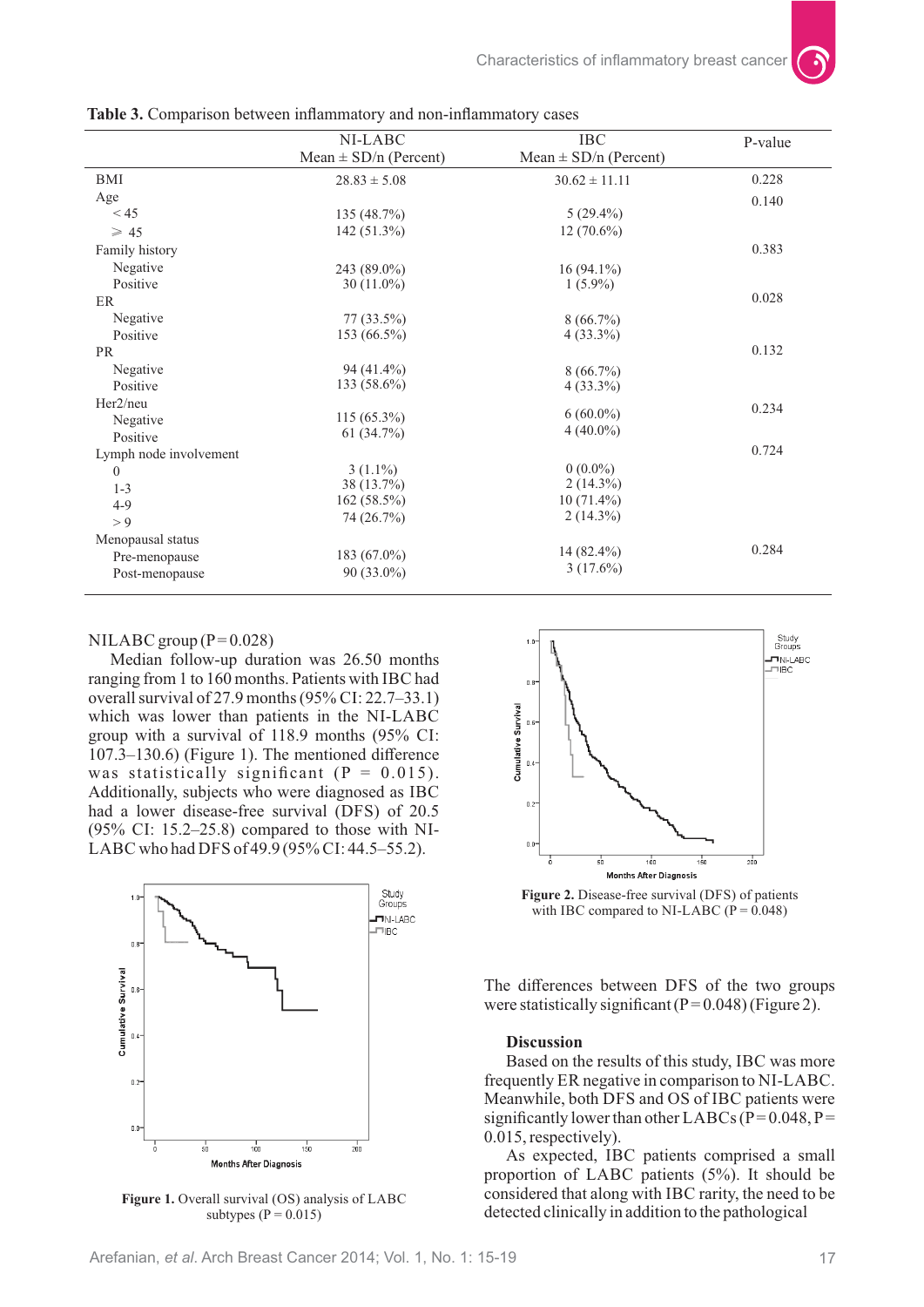diagnosis is also a cause of the low number of diagnosed IBC cases in breast cancer studies. $^{10}$ 

Some studies have suggested a younger age at diagnosis of IBC in comparison to NI-LABC patients, but our study showed older age for these patients, although this difference was not significant.<sup>10-13</sup>

Although BMI is considered a potential risk factor for breast cancer, the higher BMI of IBC patients in the present study, similar to some other reports, was not significantly different from the NILABC group.<sup>13-16</sup>

Estrogen and progesterone receptors tend to be negative in IBC cases.11 Kokal et al. showed that patients with IBC have a significantly higher incidence of ER negative tumors in comparison to other groups of LABC.17 This was consistent with our findings.

Our study found no difference in Her2/neu expression between the two study groups. This lack of difference could be due to the small size of the IBC group in our study, which is considered a potential limitation in similar studies. Controversy remains in literature regarding Her2/neu expression and IBC; while some studies with a high number of IBC cases did not detect a significant difference in Her2/neu expression, others showed higher Her2/neu expression in IBC patients.<sup>18-20</sup>

In the present study, survival of the patients with the same therapeutic regimens, showed a significantly lower DFS  $(20.52 \text{ vs. } 49.90)$  and OS  $(27.91 \text{ vs. } 118.99)$  for IBC patients. A similar study in Turkey did not find a significantly lower survival rate in patients with  $\text{HC}^{13}$ . Most studies comparing IBC with NI-LABC have demonstrated poor prognostic outcomes for IBC compared with  $NILABC$ . <sup>21</sup> This finding reinforces the idea of IBC having a distinct biological behavior.

Compared to NI-LABC, IBC is rare, more frequently ER negative, and more commonly associated with lower survival rate. These findings reinforce the idea that IBC has a more aggressive biology and more unfavorable outcome than NILABC and necessitates close follow up.

## **Conflict of interests**

The authors have declared no conflicts of interest.

# **References**

- 1. Singletary SE, Allred C, Ashley P, Bassett LW, Berry D, Bland KI, et al. Revision of the American Joint Committee on Cancer staging system for breast cancer. J Clin Oncol 2002; 20(17): 3628-36.
- 2. Iqbal J, Bano K, Saeed A, Akram M, Aziz Z. Survival of women with locally advanced breast cancer at a teaching hospital in Lahore. J Pak MedAssoc 2010; 60(9): 721-5.
- 3. El Saghir NS, Khalil MK, Eid T, El Kinge AR,

radiotherapy and ofdifferences in the extent of surgery for early breast cancer on local recurrence and 15-year survival: an overview of the randomised trials. Lancet 2005; 366(9503): 2087-106.Charafeddine M, Geara F, *et al.* Trends in epidemiology and management of breast cancer in developing Arab countries: a literature and registry analysis. Int J Surg 2007; 5(4): 225-33.

- 4. El Saghir NS, Eniu A, Carlson RW, Aziz Z, Vorobiof D, Hortobagyi GN. Locally advanced breast cancer: treatment guideline implementation with particular attention to low- and middle-income countries. Cancer 2008; 113(8 Suppl): 2315-24.
- 5. Hance KW, Anderson WF, Devesa SS, Young HA, Levine PH. Trends in inflammatory breast carcinoma incidence and survival: the surveillance, epidemiology, and end results program at the National Cancer Institute. J Natl Cancer Inst 2005; 97(13): 966-75.
- 6. Woodward WA, Cristofanilli M. Inflammatory breast cancer. Semin Radiat Oncol 2009; 19(4): 256-65.
- 7. Low JA, Berman AW, Steinberg SM, Danforth DN, Lippman ME, Swain SM. Long-term follow-up for locally advanced and inflammatory breast cancer patients treated with multimodality therapy. J Clin Oncol 2004; 22(20): 4067-74.
- 8. Cristofanilli M, Valero V, Buzdar AU, Kau SW, Broglio KR, Gonzalez-Angulo AM, et al. Inflammatory breast cancer (IBC) and patterns of recurrence: understanding the biology of a unique disease. Cancer 2007; 110(7): 1436-44.
- 9. Edge S, Byrd DR, Compton CC, Fritz AG, Greene FL, Trotti A. AJCC Cancer Staging Manual. 7th ed. New York, NY: Springer; 2010.
- 10. Chang S, Parker SL, Pham T, Buzdar AU, Hursting SD. Inflammatory breast carcinoma incidence and survival: the surveillance, epidemiology, and end results program of the National Cancer Institute, 1975-1992. Cancer 1998; 82(12): 2366-72.
- 11. Li BD, Sicard MA, Ampil F, Abreo F, Lilien D, Chu QD, et al. Trimodal therapy for inflammatory breast cancer: a surgeon's perspective. Oncology 2010; 79(1-2): 3-12. 12. Anderson WF, Schairer C, Chen BE, Hance KW, Levine PH. Epidemiology of inflammatory breast cancer ( $\text{IBC}$ ). Breast Dis 2005; 22: 9-23.
- 13. Saydam BK, Goksel G, Korkmaz E, Zekioglu O, Kapkac M, Sanli UA, et al. Comparison of inflammatory breast cancer and noninflammatory breast cancer in Western Turkey. Med Princ Pract 2008; 17(6): 475-80.
- 14. Morimoto LM, White E, Chen Z, Chlebowski RT, Hays J, Kuller L, et al. Obesity, body size, and risk of postmenopausal breast cancer: the